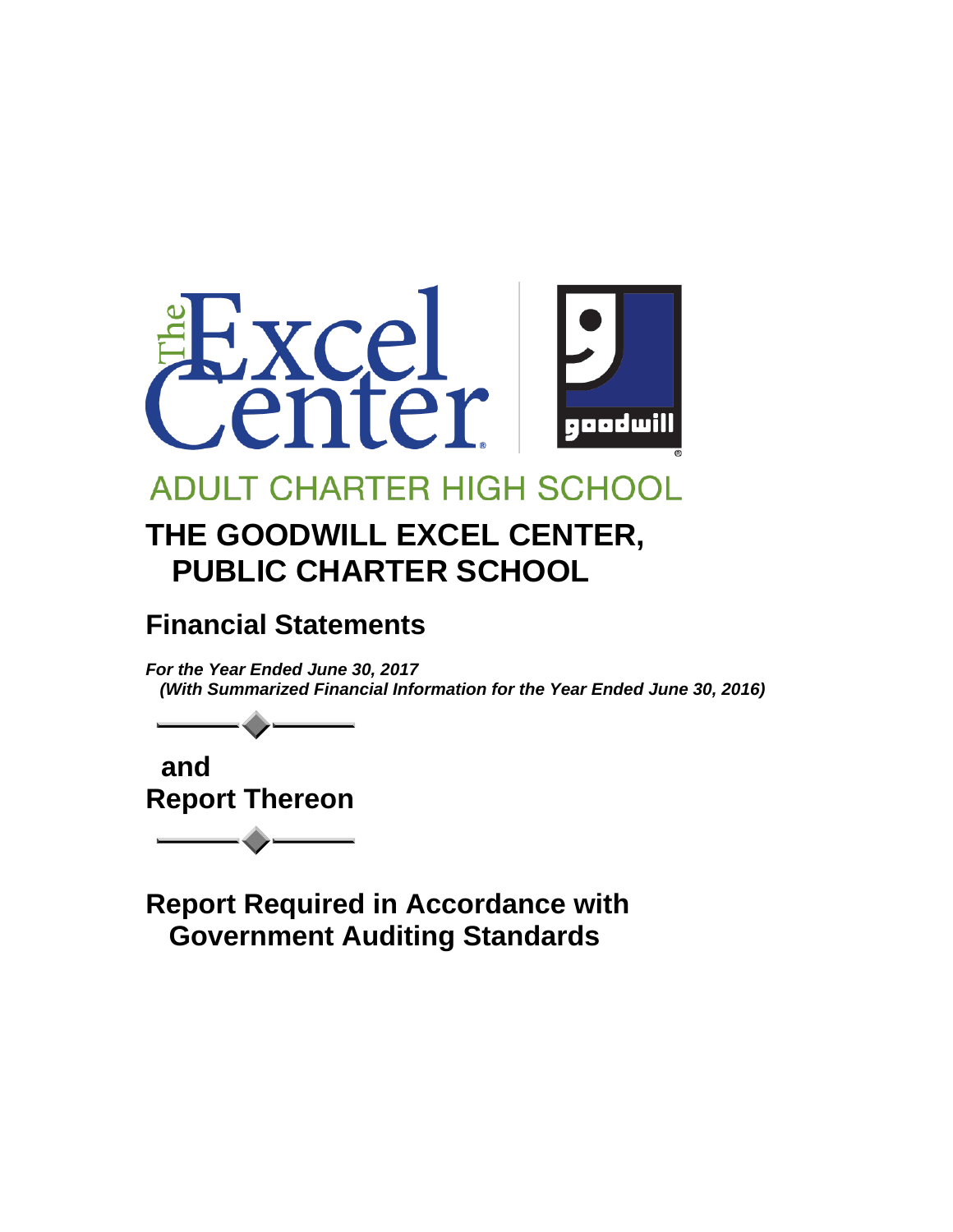### **TABLE OF CONTENTS For the Year Ended June 30, 2017**

 $\frac{1}{2}$  ,  $\frac{1}{2}$  ,  $\frac{1}{2}$  ,  $\frac{1}{2}$  ,  $\frac{1}{2}$  ,  $\frac{1}{2}$  ,  $\frac{1}{2}$  ,  $\frac{1}{2}$  ,  $\frac{1}{2}$  ,  $\frac{1}{2}$  ,  $\frac{1}{2}$  ,  $\frac{1}{2}$  ,  $\frac{1}{2}$  ,  $\frac{1}{2}$  ,  $\frac{1}{2}$  ,  $\frac{1}{2}$  ,  $\frac{1}{2}$  ,  $\frac{1}{2}$  ,  $\frac{1$ 

|                                                                                                                                      | Page |
|--------------------------------------------------------------------------------------------------------------------------------------|------|
|                                                                                                                                      |      |
| <b>Financial Statements</b>                                                                                                          |      |
|                                                                                                                                      |      |
|                                                                                                                                      |      |
|                                                                                                                                      |      |
|                                                                                                                                      |      |
|                                                                                                                                      |      |
| Report on Internal Control Over Financial Reporting and on Compliance<br>and Other Matters Based on an Audit of Financial Statements |      |
|                                                                                                                                      |      |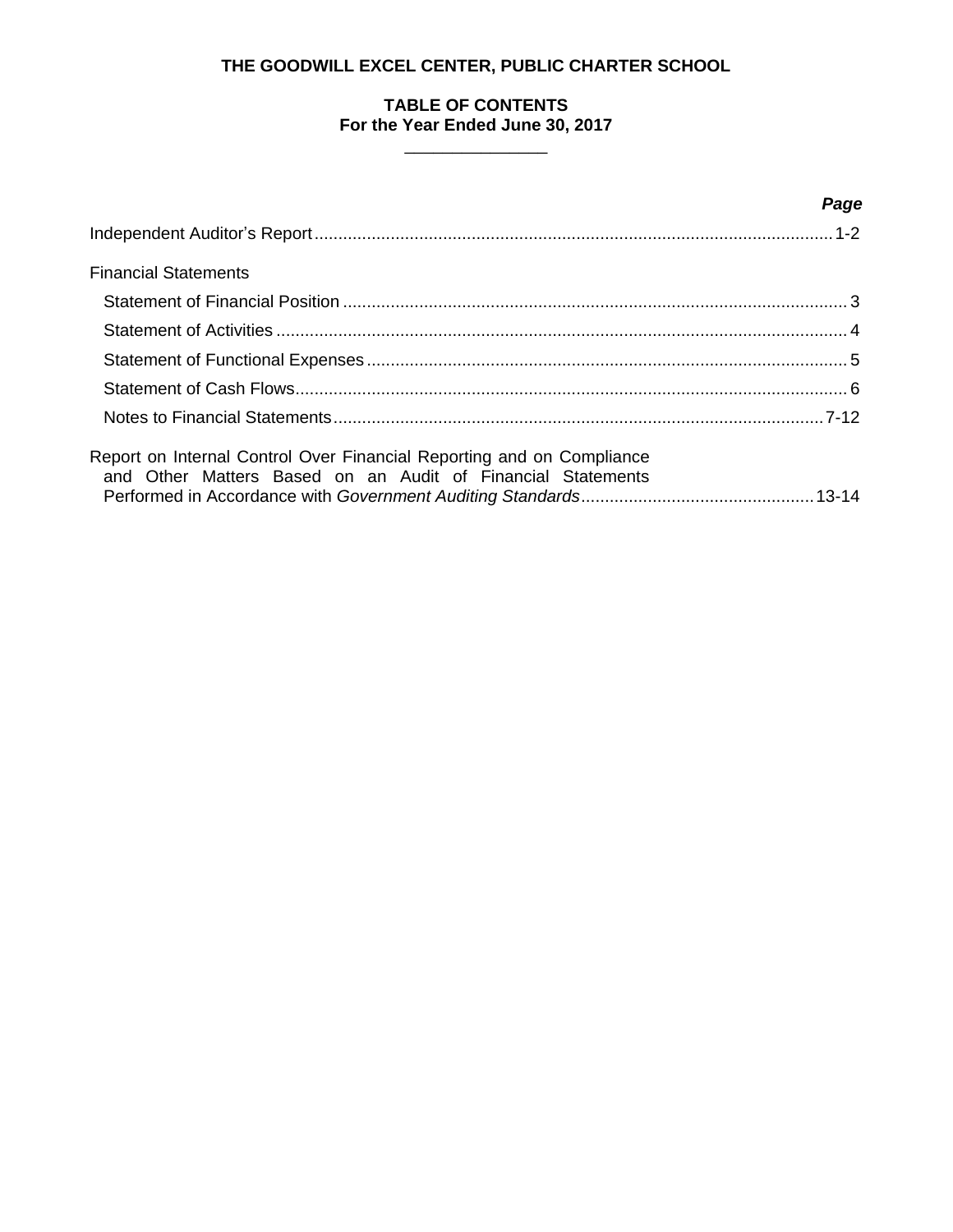**Certified Public Accountants** 

### **INDEPENDENT AUDITOR'S REPORT**

To the Board of Directors of The Goodwill Excel Center, Public Charter School

We have audited the accompanying financial statements of The Goodwill Excel Center, Public Charter School (GEC), which comprise the statement of financial position as of June 30, 2017, and the related statements of activities, functional expenses, and cash flows for the year then ended, and the related notes to the financial statements.

#### **Management's Responsibility for the Financial Statements**

Management is responsible for the preparation and fair presentation of these financial statements in accordance with accounting principles generally accepted in the United States of America; this includes the design, implementation, and maintenance of internal control relevant to the preparation and fair presentation of financial statements that are free from material misstatement, whether due to fraud or error.

#### **Auditor's Responsibility**

Our responsibility is to express an opinion on these financial statements based on our audit. We conducted our audit in accordance with auditing standards generally accepted in the United States of America and the standards applicable to financial audits contained in *Government Auditing Standards*, issued by the Comptroller General of the United States. Those standards require that we plan and perform the audit to obtain reasonable assurance about whether the financial statements are free from material misstatement.

An audit involves performing procedures to obtain audit evidence about the amounts and disclosures in the financial statements. The procedures selected depend on the auditor's judgment, including the assessment of the risks of material misstatement of the financial statements, whether due to fraud or error. In making those risk assessments, the auditor considers internal control relevant to the entity's preparation and fair presentation of the financial statements in order to design audit procedures that are appropriate in the circumstances, but not for the purpose of expressing an opinion on the effectiveness of the entity's internal control. Accordingly, we express no such opinion. An audit also includes evaluating the appropriateness of accounting policies used and the reasonableness of significant accounting estimates made by management, as well as evaluating the overall presentation of the financial statements.

We believe that the audit evidence we have obtained is sufficient and appropriate to provide a basis for our audit opinion.

#### **Opinion**

In our opinion, the financial statements referred to above present fairly, in all material respects, the financial position of The Goodwill Excel Center, Public Charter School as of June 30, 2017, and the changes in its net assets and its cash flows for the year then ended in accordance with accounting principles generally accepted in the United States of America.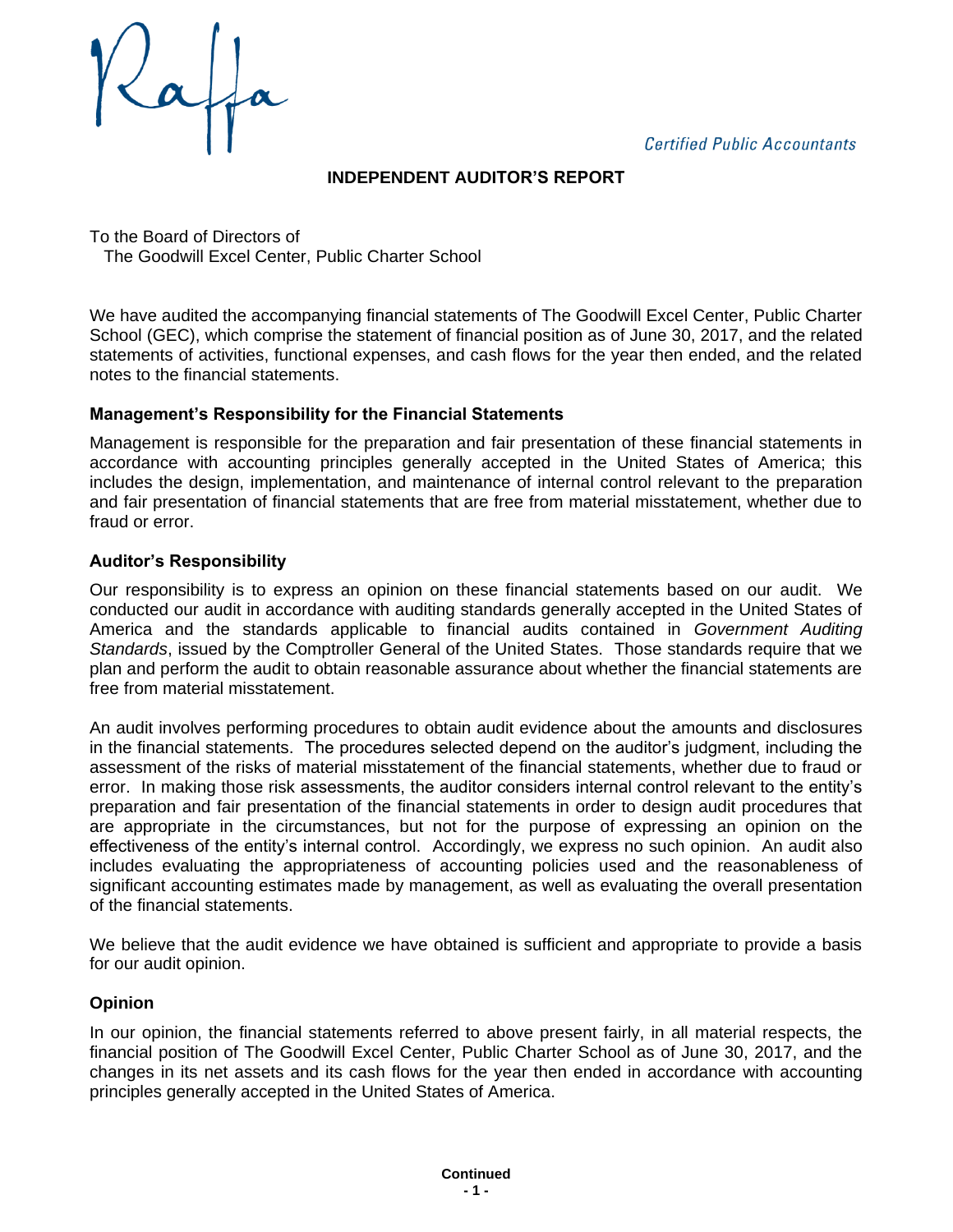#### **Other Matters**

#### *Report on Summarized Comparative Information*

We have previously audited GEC's 2016 financial statements, and in our report dated January 25, 2017, we expressed an unmodified audit opinion on those audited financial statements. In our opinion, the summarized comparative information presented herein as of and for the year ended June 30, 2016, is consistent, in all material respects, with the audited financial statements from which it has been derived.

#### Other Reporting Required by *Government Auditing Standards*

In accordance with *Government Auditing Standards*, we have also issued our report dated November 13, 2017, on our consideration of GEC's internal control over financial reporting and on our tests of its compliance with certain provisions of laws, regulations, contracts, and grant agreements and other matters. The purpose of that report is solely to describe the scope of our testing of internal control over financial reporting and compliance and the results of that testing, and not to provide an opinion on the effectiveness of GEC's internal control over financial reporting or on compliance. That report is an integral part of an audit performed in accordance with *Government Auditing Standards* in considering GEC's internal control over financial reporting and compliance.

Ratha, P.C.

## **Raffa, P.C.**

Washington, D.C. November 13, 2017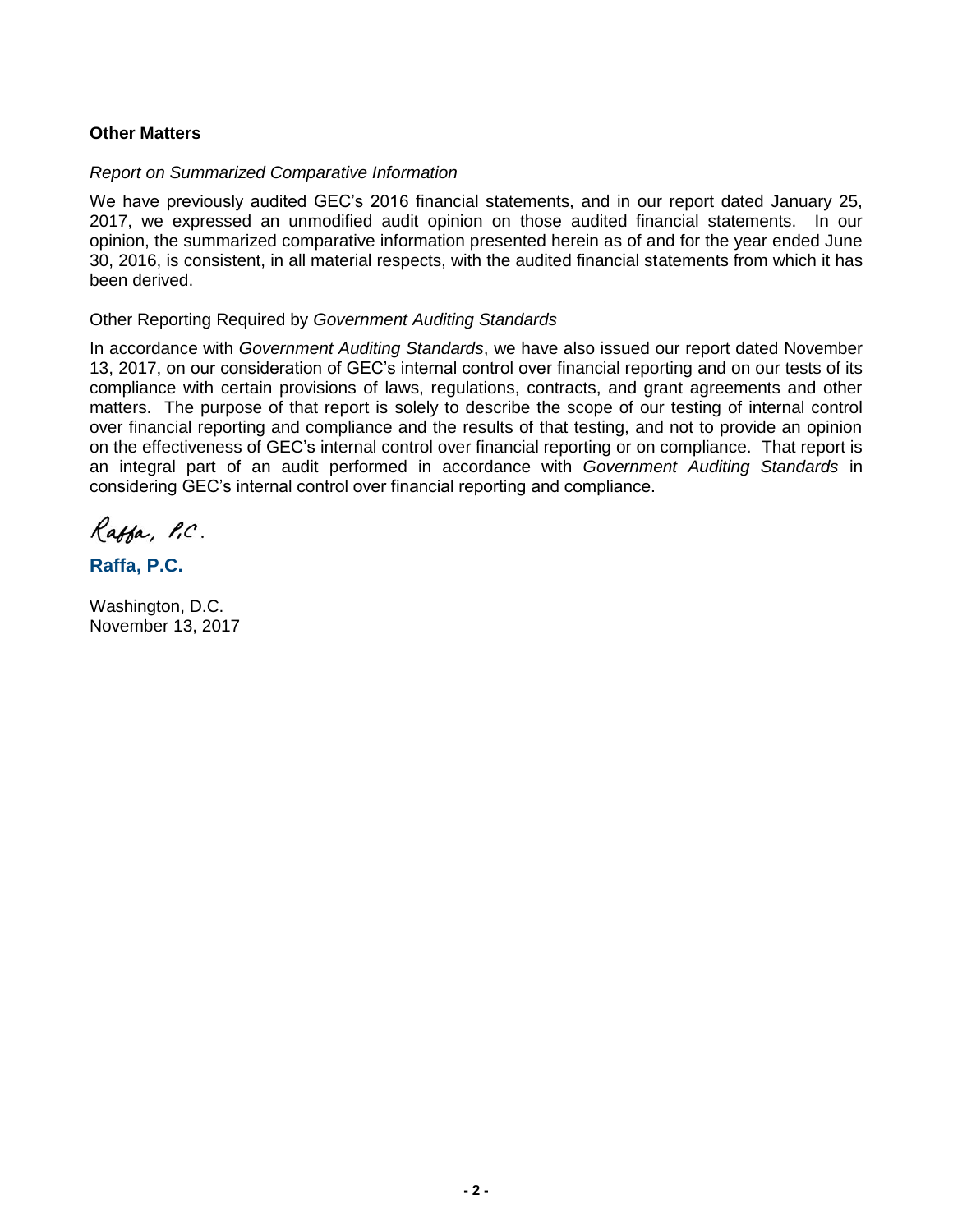## **STATEMENT OF FINANCIAL POSITION June 30, 2017 (With Summarized Financial information as of June 30, 2016)**

 $\overline{\phantom{a}}$  , where  $\overline{\phantom{a}}$ 

|                                                           | 2017            | 2016            |
|-----------------------------------------------------------|-----------------|-----------------|
| <b>ASSETS</b>                                             |                 |                 |
| <b>Current Assets</b>                                     |                 |                 |
| Cash                                                      | \$<br>1,971,397 | \$<br>6,748     |
| Receivables                                               | 2,177           | 43,028          |
| Prepaid expenses                                          | 116,342         | 86,742          |
| <b>Total Current Assets</b>                               | 2,089,916       | 136,518         |
| Deposits                                                  | 196,025         | 126,517         |
| Property and equipment                                    | 2,655,729       | 2,611,666       |
| <b>TOTAL ASSETS</b>                                       | \$<br>4,941,670 | \$<br>2,874,701 |
| <b>LIABILITIES AND NET ASSETS</b>                         |                 |                 |
| Liabilities                                               |                 |                 |
| <b>Current Liabilities</b>                                |                 |                 |
| Accounts payable and accrued expenses                     | \$<br>243,906   | \$<br>1,734,416 |
| Deferred rent and lease incentive, current portion        | 127,085         | 69,161          |
| Note payable, current portion                             | 139,552         | 67,334          |
| <b>Total Current Liabilities</b>                          | 510,543         | 1,870,911       |
| Deferred rent and lease incentive, net of current portion | 2,016,692       | 1,094,757       |
| Note payable, net of current portion                      | 897,839         | 331,427         |
| <b>TOTAL LIABILITIES</b>                                  | 3,425,074       | 3,297,095       |
| <b>Net Assets</b>                                         |                 |                 |
| Unrestricted (Deficit)                                    | 1,516,596       | (422, 394)      |
| <b>TOTAL NET ASSETS (DEFICIT)</b>                         | 1,516,596       | (422, 394)      |
| TOTAL LIABILITIES AND NET ASSETS                          | \$<br>4,941,670 | \$<br>2,874,701 |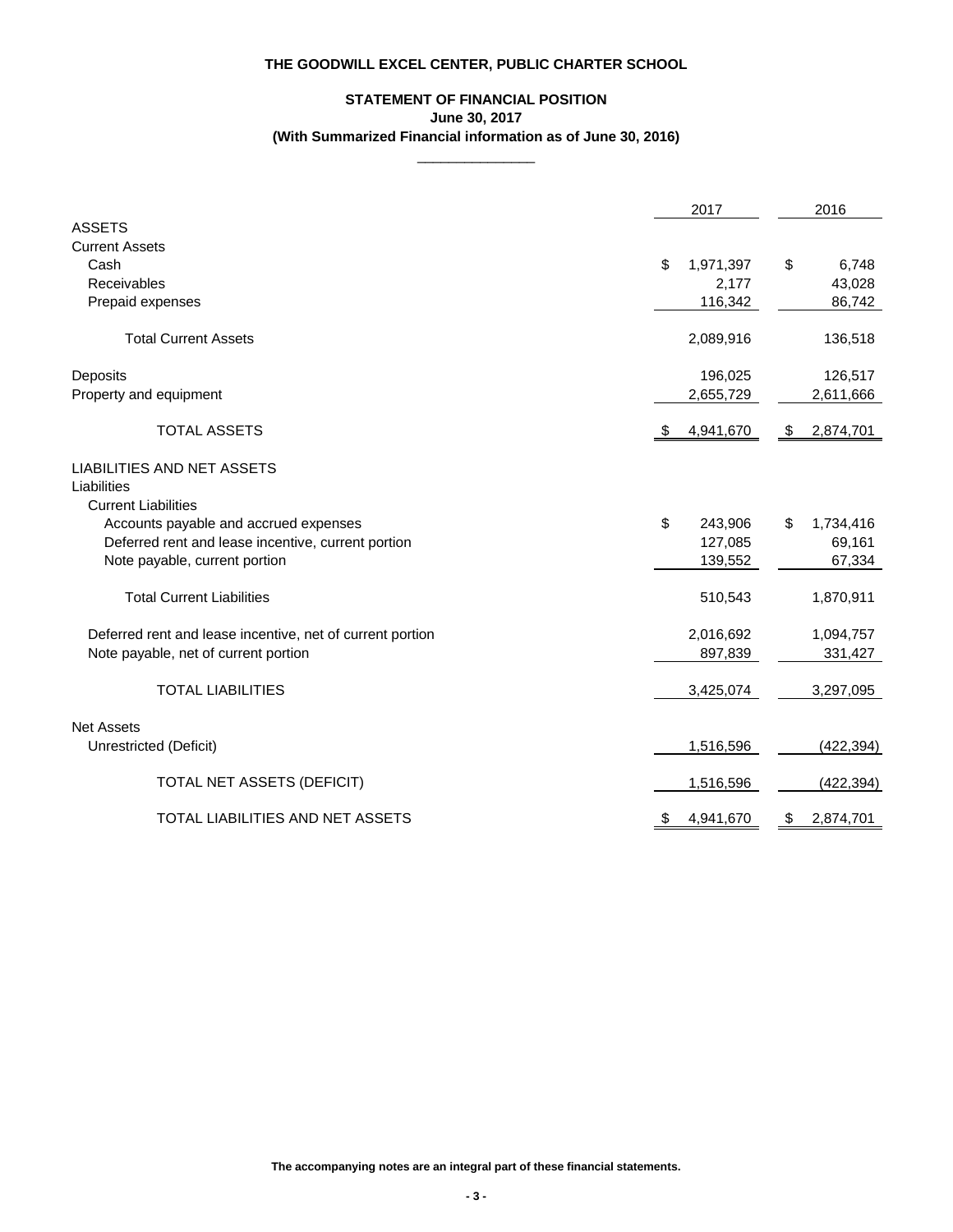## **STATEMENT OF ACTIVITIES For the Year Ended June 30, 2017 (With Summarized Financial Information for the Year Ended June 30, 2016)**

 $\overline{\phantom{a}}$  , where  $\overline{\phantom{a}}$ 

|                                   | 2017            | 2016             |
|-----------------------------------|-----------------|------------------|
| <b>REVENUE AND SUPPORT</b>        |                 |                  |
| Per pupil allocation              | \$<br>5,863,695 | \$               |
| Federal grants                    | 362,200         | 387,800          |
| Private grants and contributions  | 361,500         | 340,000          |
| In-kind contributions             |                 | 42,373           |
| <b>TOTAL REVENUE AND SUPPORT</b>  | 6,587,395       | 770,173          |
| <b>EXPENSES</b>                   |                 |                  |
| Program Service:                  |                 |                  |
| <b>Adult Education</b>            | 4,284,393       | 1,090,643        |
| <b>Supporting Service:</b>        |                 |                  |
| Management and general            | 364,012         | 101,924          |
| <b>TOTAL EXPENSES</b>             | 4,648,405       | 1,192,567        |
| <b>CHANGE IN NET ASSETS</b>       | 1,938,990       | (422, 394)       |
| NET ASSETS, BEGINNING OF YEAR     | (422, 394)      |                  |
| NET ASSETS (DEFICIT), END OF YEAR | 1,516,596<br>P. | (422, 394)<br>\$ |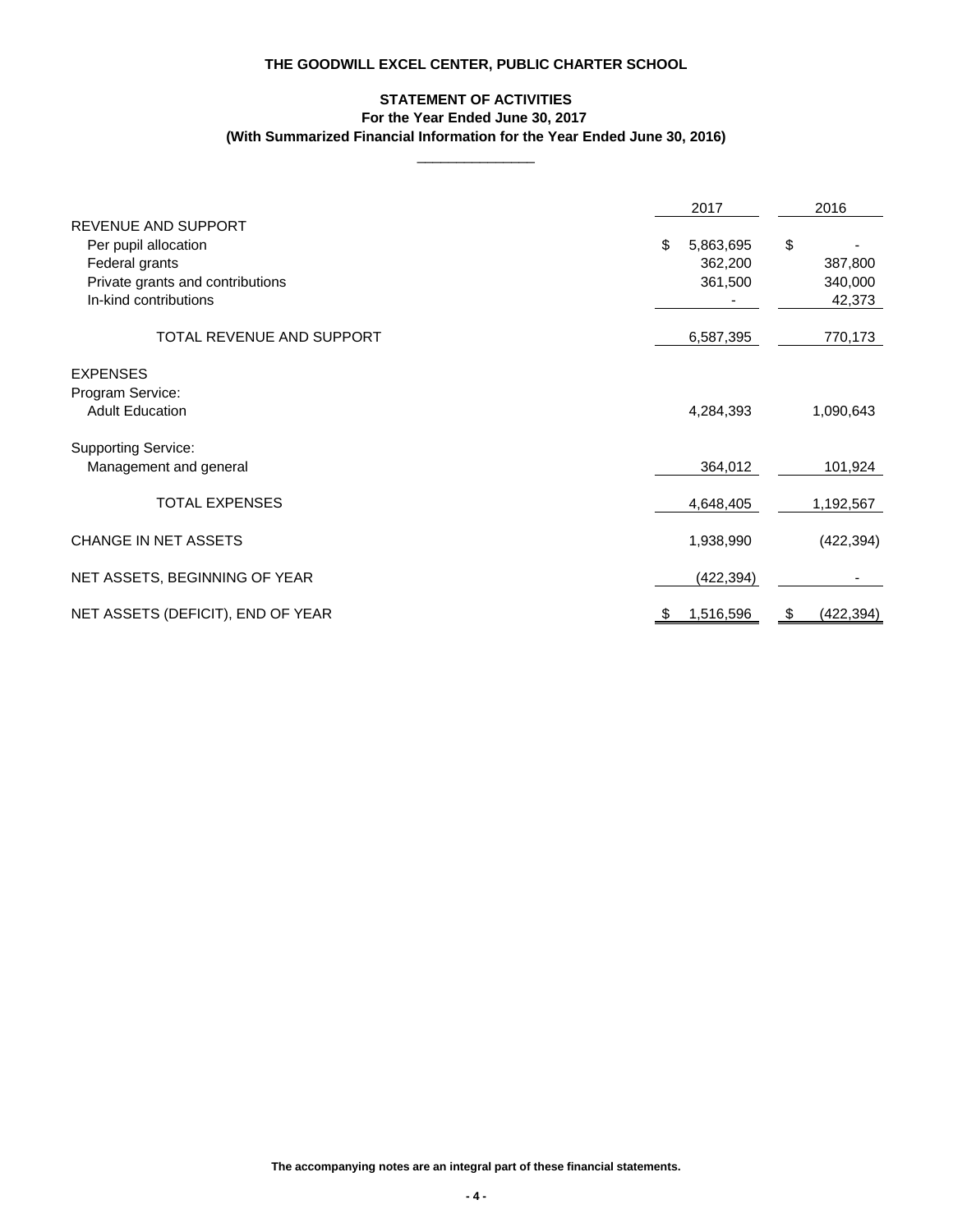## **For the Year Ended June 30, 2017 STATEMENT OF FUNCTIONAL EXPENSES (With Summarized Financial Information for the Year Ended June 30, 2016)**

 $\overline{\phantom{a}}$  , where  $\overline{\phantom{a}}$ 

|                                                                                                                             | Program<br>Service<br>Adult<br>Education | Supporting<br>Service<br>Management<br>and General | 2017<br>Total                     | 2016<br>Total                   |
|-----------------------------------------------------------------------------------------------------------------------------|------------------------------------------|----------------------------------------------------|-----------------------------------|---------------------------------|
| Personnel, Salaries and Benefits:<br>Contracted labor<br>Professional development<br>Other contracted labor-related expense | 1,887,409<br>\$<br>9,181<br>3,727        | \$<br>91,416                                       | 1,978,825<br>\$<br>9,181<br>3,727 | 223,614<br>\$<br>4,500<br>4,890 |
| <b>Total Personnel, Salaries and Benefits</b>                                                                               | 1,900,317                                | 91,416                                             | 1,991,733                         | 233,004                         |
| <b>Direct Student Costs:</b>                                                                                                |                                          |                                                    |                                   |                                 |
| Daycare Center                                                                                                              | 548,343                                  |                                                    | 548,343                           |                                 |
| Travel                                                                                                                      | 180,985                                  |                                                    | 180,985                           | 20,399                          |
| Student recruiting                                                                                                          | 70,365                                   |                                                    | 70,365                            | 72,655                          |
| Computer support                                                                                                            | 35,014                                   |                                                    | 35,014                            | 7,793                           |
| Supplies, materials and snacks                                                                                              | 16,881                                   |                                                    | 16,881                            | 31                              |
| <b>Student assessments</b>                                                                                                  | 10,216                                   |                                                    | 10,216                            | 1,952                           |
| Other students costs                                                                                                        | 7,027                                    |                                                    | 7,027                             |                                 |
| Student books and learning material                                                                                         | 5,277                                    |                                                    | 5,277                             |                                 |
| <b>Total Direct Student Costs</b>                                                                                           | 874,108                                  |                                                    | 874,108                           | 102,830                         |
| Occupancy:                                                                                                                  |                                          |                                                    |                                   |                                 |
| Rent                                                                                                                        | 660,239                                  |                                                    | 660,239                           | 385,852                         |
| Depreciation and amortization                                                                                               | 321,272                                  |                                                    | 321,272                           |                                 |
| Interest                                                                                                                    | 45,755                                   |                                                    | 45,755                            |                                 |
| Utilities and garbage removal                                                                                               | 35,825                                   |                                                    | 35,825                            |                                 |
| Other occupancy expenses                                                                                                    | 18,000                                   |                                                    | 18,000                            |                                 |
| Janitorial supplies                                                                                                         | 11,070                                   |                                                    | 11,070                            |                                 |
| Maintenance and repairs                                                                                                     | 4,331                                    |                                                    | 4,331                             |                                 |
| <b>Total Occupancy</b>                                                                                                      | 1,096,492                                |                                                    | 1,096,492                         | 385,852                         |
| Office Expenses:                                                                                                            |                                          |                                                    |                                   |                                 |
| Office supplies                                                                                                             |                                          | 50,777                                             | 50,777                            | 3,000                           |
| Telecommunications                                                                                                          |                                          | 50,225                                             | 50,225                            | 3,536                           |
| Printing and copying                                                                                                        |                                          | 36,971                                             | 36,971                            | 4,816                           |
| Other                                                                                                                       |                                          | 4,450                                              | 4,450                             |                                 |
| Postage                                                                                                                     |                                          | 2,240                                              | 2,240                             | 259                             |
| <b>Total Office Expenses</b>                                                                                                |                                          | 144,663                                            | 144,663                           | 11,611                          |
| <b>General Expenses:</b>                                                                                                    |                                          |                                                    |                                   |                                 |
| Professional and consulting fees                                                                                            | 412,263                                  | 3,867                                              | 416,130                           | 385,898                         |
| Dues, fees, licenses and fines                                                                                              |                                          | 52,087                                             | 52,087                            | 1,145                           |
| Insurance                                                                                                                   |                                          | 22,720                                             | 22,720                            | 10,457                          |
| Other                                                                                                                       | 1,213                                    | 8,268                                              | 9,481                             | 3,055                           |
| Accounting, auditing and payroll                                                                                            |                                          | 40,991                                             | 40,991                            | 19,000                          |
| Legal fees                                                                                                                  |                                          |                                                    |                                   | 39,715                          |
| <b>Total General Expenses</b>                                                                                               | 413,476                                  | 127,933                                            | 541,409                           | 459,270                         |
| <b>TOTAL EXPENSES</b>                                                                                                       | 4,284,393                                | $\$\$<br>364,012                                   | 4,648,405<br>\$                   | \$<br>1,192,567                 |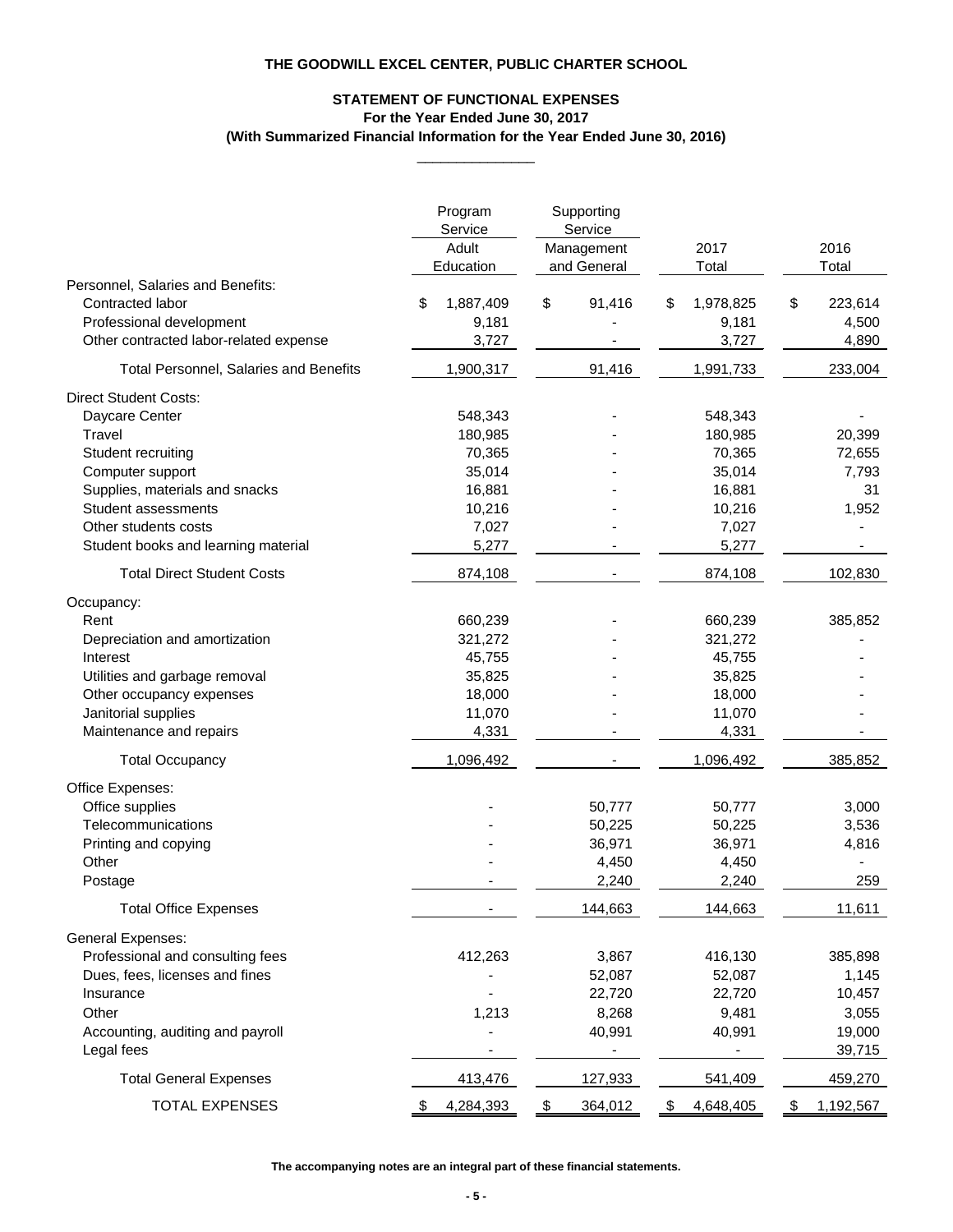#### **STATEMENT OF CASH FLOWS For the Year Ended June 30, 2017 Increase (Decrease) in Cash (With Summarized Financial Information for the Year Ended June 30, 2016)**

\_\_\_\_\_\_\_\_\_\_\_\_\_\_\_

|                                                                                                                      | 2017                 | 2016             |
|----------------------------------------------------------------------------------------------------------------------|----------------------|------------------|
| CASH FLOWS FROM OPERATING ACTIVITIES<br>Change in net assets<br>Adjustments to reconcile change in net assets to net | \$<br>1,938,990      | \$<br>(422, 394) |
| cash provided by operating activities:<br>Depreciation and amortization<br>Changes in assets and liabilities:        | 321,272              |                  |
| Receivables                                                                                                          | 40,851               | (43,028)         |
| Prepaid expenses                                                                                                     | (29,600)             | (86, 742)        |
| Deposits                                                                                                             | (69, 508)            | (126, 517)       |
| Accounts payable and accrued expenses                                                                                | (1,490,510)          | 1,734,416        |
| Deferred rent and lease incentive                                                                                    | 979,859              | 385,852          |
| NET CASH PROVIDED BY OPERATING ACTIVITIES                                                                            | 1,691,354            | 1,441,587        |
| CASH FLOWS FROM INVESTING ACTIVITIES<br>Purchases of property and equipment                                          | (365, 335)           | (1,833,600)      |
| NET CASH USED IN INVESTING ACTIVITIES                                                                                | (365, 335)           | (1,833,600)      |
| CASH FLOWS FROM FINANCING ACTIVITIES<br>Proceeds from note payable<br>Principal payments on notes payable            | 705,964<br>(67, 334) | 398,761          |
| NET CASH PROVIDED BY FINANCING ACTIVITIES                                                                            | 638,630              | 398,761          |
| <b>NET INCREASE IN CASH</b>                                                                                          | 1,964,649            | 6,748            |
| CASH, BEGINNING OF YEAR                                                                                              | 6,748                |                  |
| CASH, END OF YEAR                                                                                                    | 1,971,397            | \$<br>6,748      |
| NONCASH TRANSACTIONS<br>Noncash investing activities:<br>Leasehold improvements acquired in operating lease          | \$<br>(494, 634)     | \$<br>(778,066)  |
| Deferred lease incentive included in operating lease                                                                 | 494,634              | 778,066          |
|                                                                                                                      | \$                   | \$               |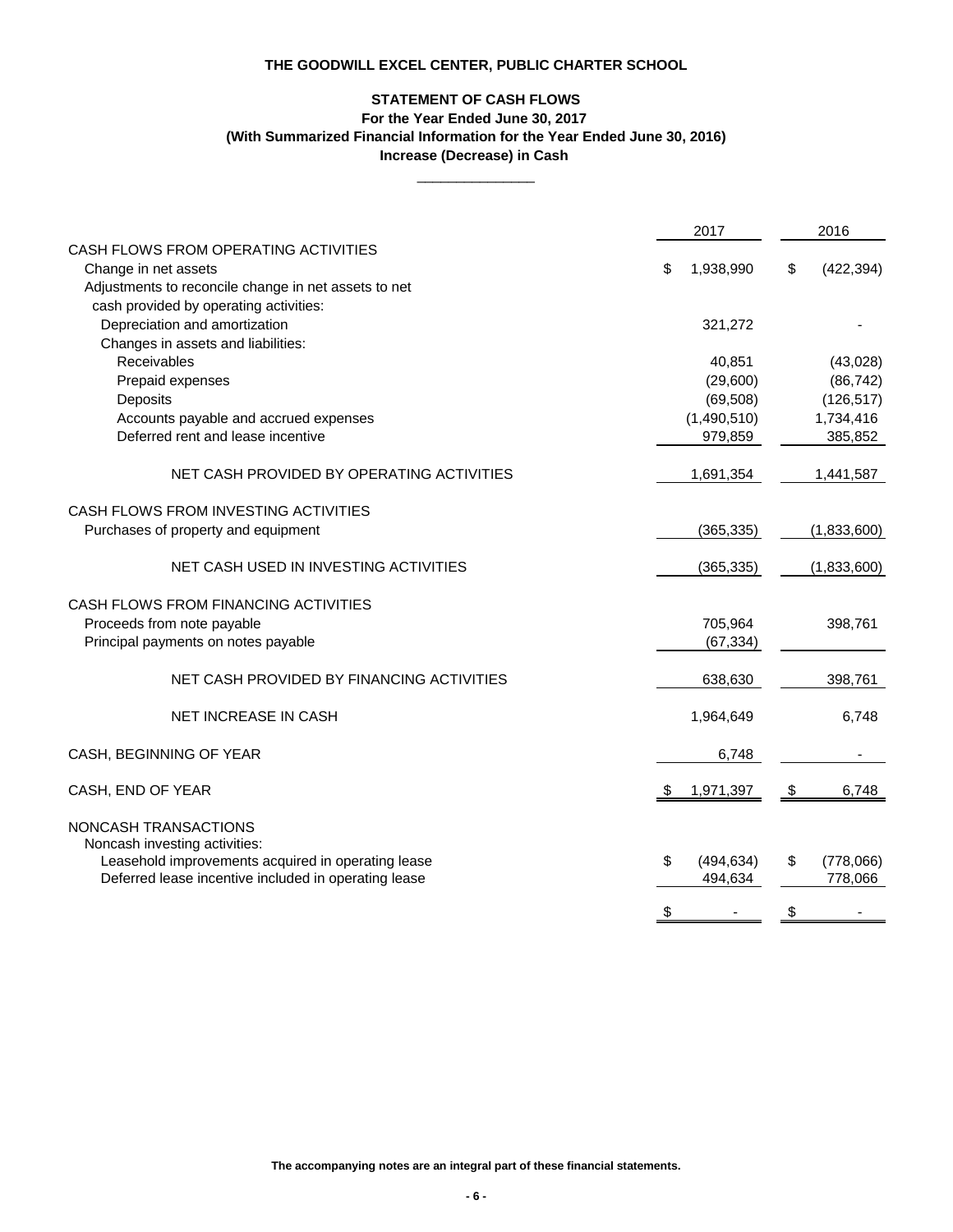#### **NOTES TO FINANCIAL STATEMENTS For the Year Ended June 30, 2017**

\_\_\_\_\_\_\_\_\_\_\_\_\_\_\_

#### 1. Organization and Summary of Significant Accounting Policies

#### **Organization**

The Goodwill Excel Center, Public Charter School (GEC) was formed on February 23, 2015, and launched operations in August 2016. The goal of the school is to provide Washington, DC, adult residents the opportunity and support to earn a high school diploma and postsecondary education while developing career paths that present greater employment and career growth opportunities. GEC's revenue and other support consist primarily of per pupil allocations from the government of the District of Columbia (DC), grants and contributions, and federal sources.

#### **Basis of Accounting**

The accompanying financial statements have been prepared in accordance with accounting principles generally accepted in the United States of America (GAAP). The financial statements are prepared using the accrual basis of accounting and include receivables and payables.

#### **Receivables**

GEC uses the allowance method to record potentially uncollectible accounts receivable.

#### **Property and Equipment**

Property and equipment are carried at cost. Depreciation and amortization are recorded using the straight-line method in amounts sufficient to relate the cost of depreciable assets to operations over their estimated useful lives.

| Furniture and fixtures | 7 years      |
|------------------------|--------------|
| Software               | 3 years      |
| Office equipment       | 5 vears      |
| Computer hardware      | 3 to 5 years |

Leasehold improvements are amortized over the remaining life of the lease. Maintenance and repairs are expensed as incurred. Significant renewals and betterments are capitalized. At the time assets are retired or otherwise disposed of, the property and related accumulated depreciation and amortization accounts are relieved of the applicable amounts and any gain or loss is credited or charged to revenue and support.

#### **Classification of Net Assets**

The net assets of GEC are reported as follows:

 Unrestricted net assets represent the portion of expendable funds that are available for general support of GEC's operations.

#### **Revenue Recognition**

Grants and contributions are considered to be available for unrestricted use unless specifically restricted by the donor.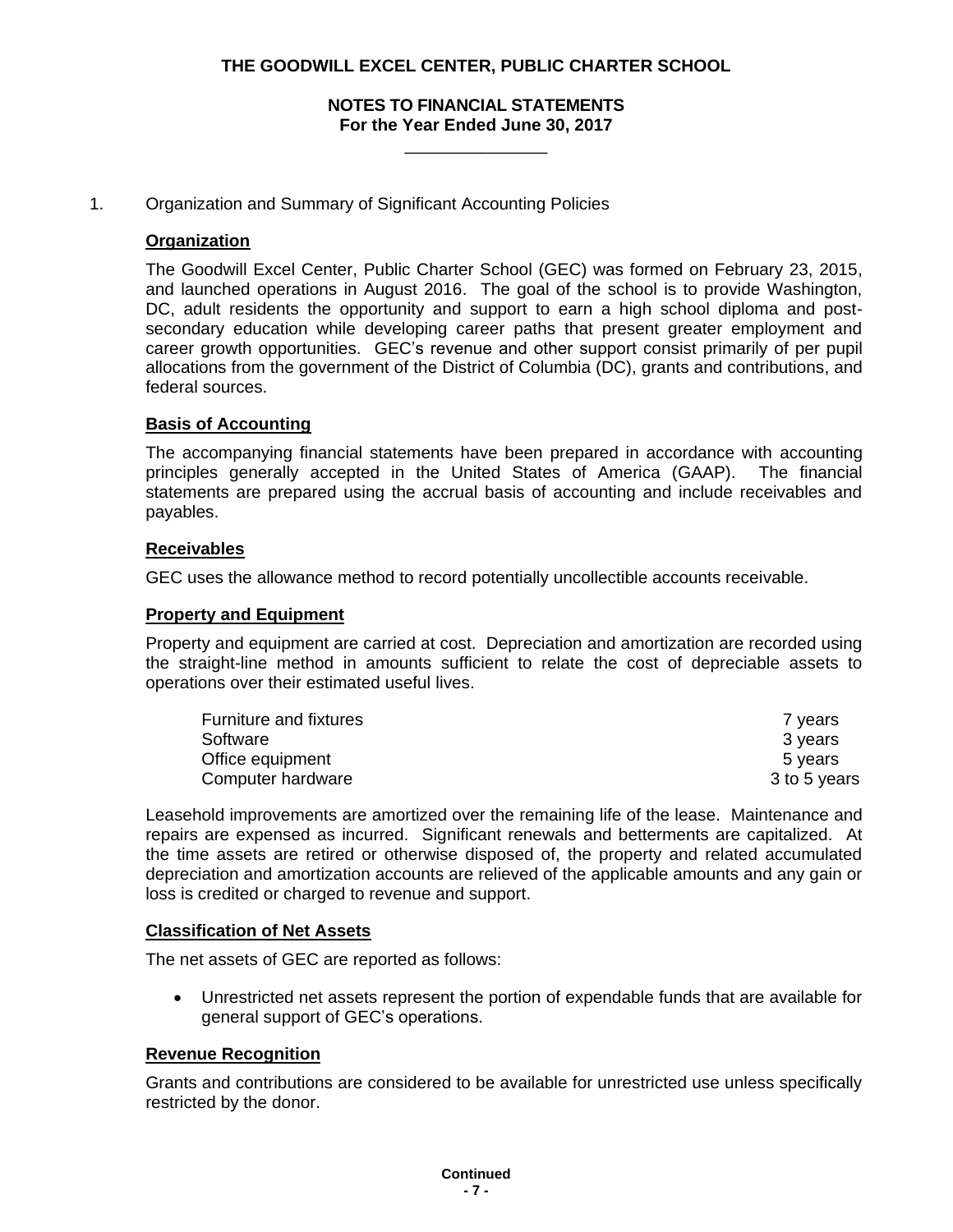#### **NOTES TO FINANCIAL STATEMENTS For the Year Ended June 30, 2017**

\_\_\_\_\_\_\_\_\_\_\_\_\_\_\_

1. Organization and Summary of Significant Accounting Policies (continued)

#### **Revenue Recognition (continued)**

Revenues from federal grants are recognized when the related expense is incurred.

#### **Per Pupil Funding**

Per pupil funding represents the per pupil student allocation and facility allowance from DC, as well as federal entitlement funding, to cover the cost of academic expenses. Revenue is recognized ratably over the academic year. Unearned funding is recognized as deferred revenue in the accompanying statement of financial position until earned.

#### **Functional Allocation of Expenses**

The costs of providing the various programs and other activities have been summarized in the accompanying statement of functional expenses. Accordingly, certain costs have been allocated among the programs and supporting services based upon estimates deemed appropriate in relation to the benefits received by those programs and supporting services.

#### **Estimates**

The preparation of financial statements in conformity with GAAP requires management to make estimates and assumptions that affect the reported amounts of assets and liabilities, disclosure of contingent assets and liabilities at the date of the financial statements, and the reported amounts of revenues and expenses during the reporting period. Actual results may differ from those estimates.

2. Property and Equipment and Accumulated Depreciation and Amortization

GEC held the following property and equipment as of June 30, 2017:

| Leasehold improvements                          | 2,208,434<br>SS. |
|-------------------------------------------------|------------------|
| <b>Furniture and fixtures</b>                   | 285,043          |
| Computer hardware                               | 194,774          |
| Office equipment                                | 154,969          |
| Software                                        | 133,781          |
| <b>Total Property and Equipment</b>             | 2,977,001        |
| Less: Accumulated Depreciation and Amortization | (321, 272)       |
| Property and Equipment, Net                     | 2,655,729        |

Depreciation and amortization expense totaled \$321,272 for the year ended June 30, 2017.

3. Note Payable

On April 11, 2016, GEC entered into a loan agreement with Goodwill of Greater Washington (GGW) to borrow up to \$1,200,000, with advances on an as-needed basis through December 31, 2016. The purpose of the loan was to fund leasehold improvements of GEC's facility,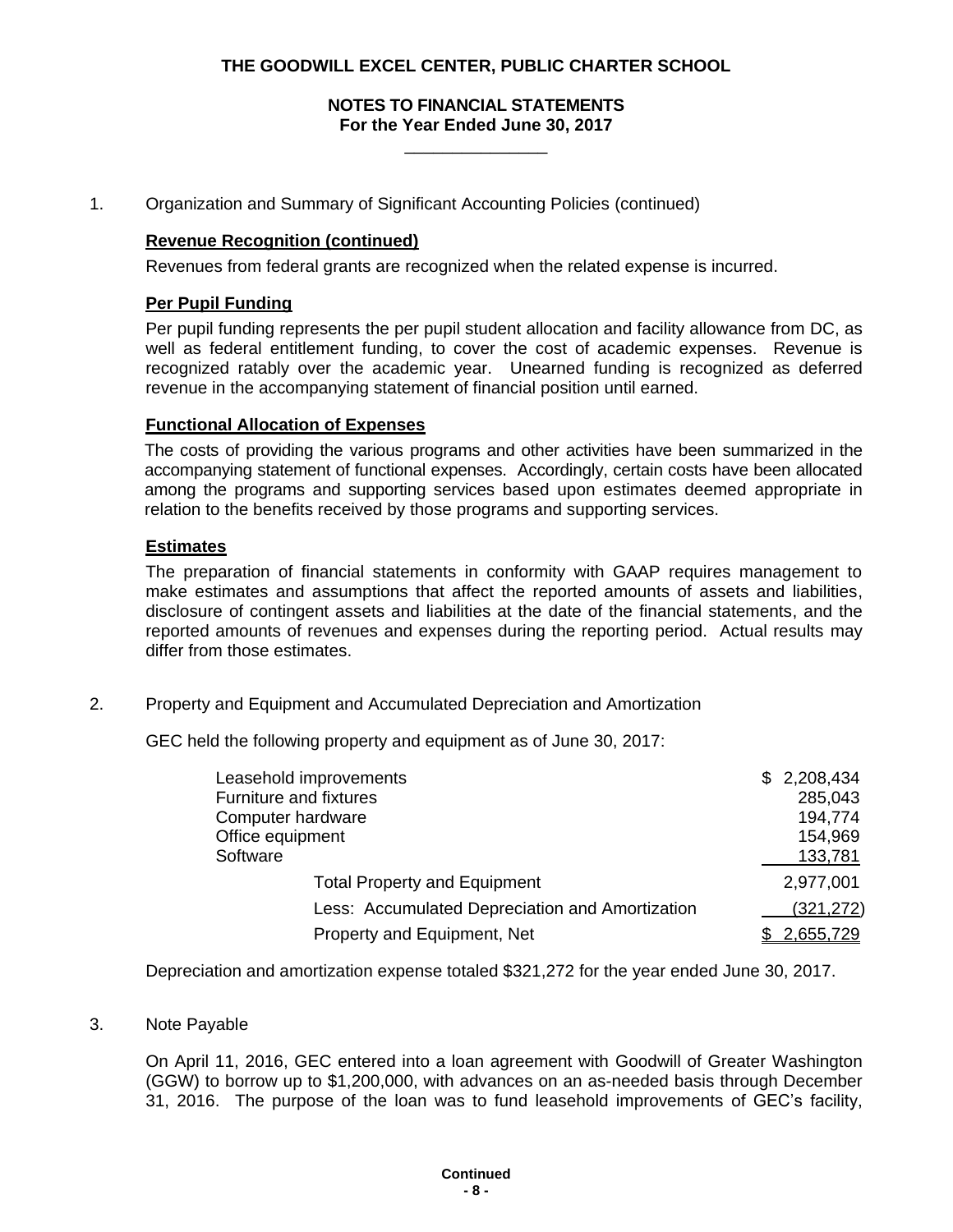#### **NOTES TO FINANCIAL STATEMENTS For the Year Ended June 30, 2017**

\_\_\_\_\_\_\_\_\_\_\_\_\_\_\_

#### 3. Note Payable

including furnishings, overhead and other soft costs related to the project. Interest accrued monthly at 4.75% on the outstanding balance, with interest-only payments occurring through December 31, 2016. On December 1, 2016, a final loan amount of \$1,104,725 was agreed upon between GGW and GEC.

Beginning January 1, 2017, principal and interest payments were to be paid in 84 equal installments through December 1, 2023, based on the final loan balance as of December 31, 2016, at which time a payment schedule identifying the monthly payments was adopted. The note is secured by a security interest agreement which grants GGW a security interest in all of GEC's existing and future acquired assets, interests and rights, and requires GEC to comply with, among other provisions, certain nonfinancial covenants and restrictions on future borrowings. As of June 30, 2017, GEC was in compliance with the loan covenants and the outstanding balance on the note was \$1,037,391.

For the year ended June 30, 2017, interest expense totaled \$45,755 which is included in the accompanying statement of functional expenses.

As of June 30, 2017, principal payments on the note payable over the next five years and thereafter were due as follows:

| For the Year Ending<br>June 30, |               |
|---------------------------------|---------------|
| 2018                            | 139,552<br>\$ |
| 2019                            | 146,327       |
| 2020                            | 153,431       |
| 2021                            | 160,879       |
| 2022                            | 168,690       |
| Thereafter                      | 268,512       |
| <b>Total Payments Due</b>       | 1,037,391     |

In September 2017, the outstanding loan balance of \$1,015,326, comprising principal and interest, was paid in full.

#### 4. Charter School Funding – Per Pupil Allocation

The per pupil allocation funding for the year ended June 30, 2017, is composed of the following:

| General education                 | \$3,838,911  |
|-----------------------------------|--------------|
| Facilities allowance              | 1,015,300    |
| Special education                 | 271.871      |
| At-risk students                  | 703,957      |
| Special education - compliance    | 33,656       |
| <b>Total Per Pupil Allocation</b> | \$ 5,863,695 |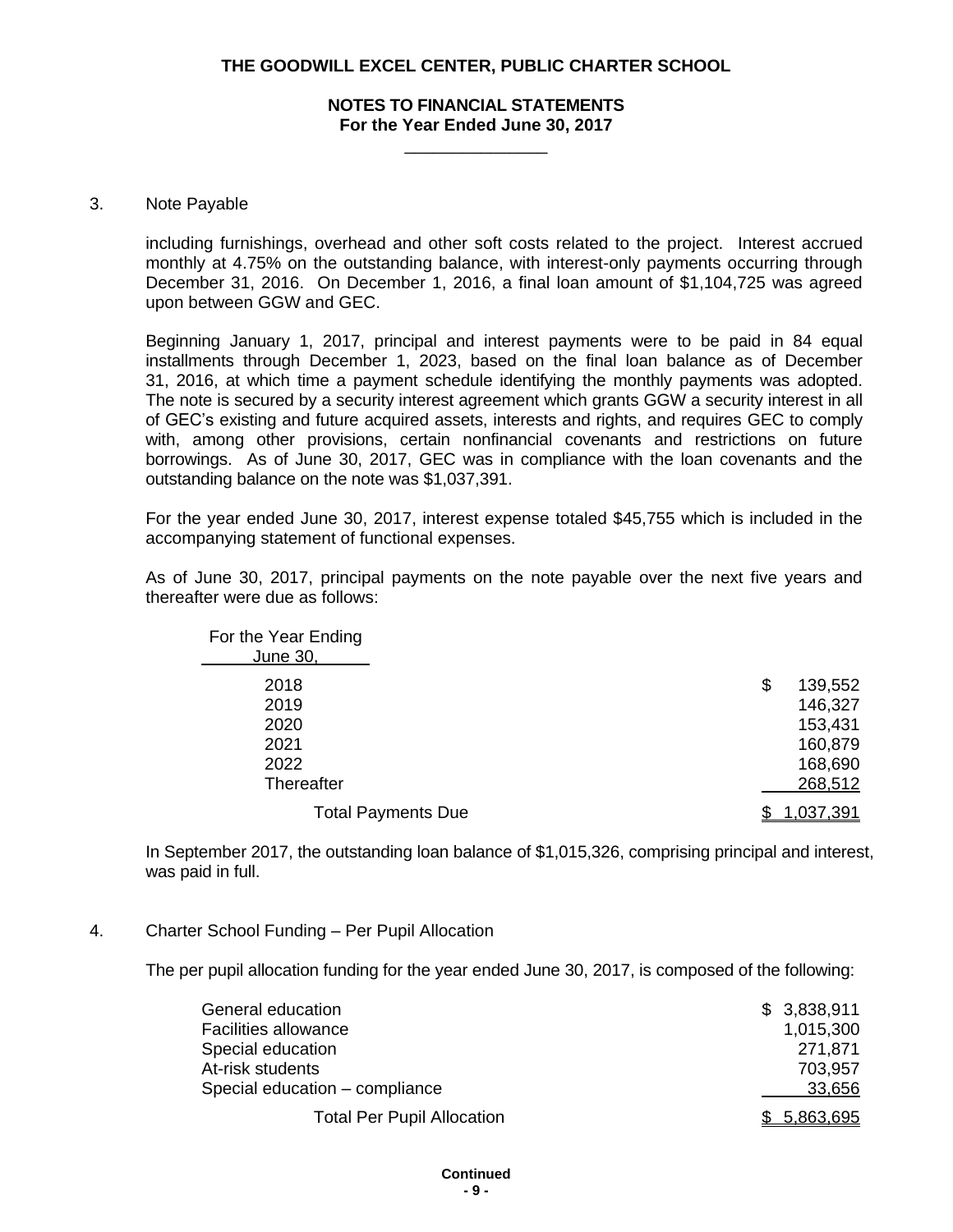#### **NOTES TO FINANCIAL STATEMENTS For the Year Ended June 30, 2017**

\_\_\_\_\_\_\_\_\_\_\_\_\_\_\_

#### 4. Charter School Funding – Per Pupil Allocation (continued)

In September 2017, the offices of the Deputy Mayor of Education and the State Superintendent of Education, notified all charter school leaders of a tentative approved contract with the Washington Teacher's Union. Upon approval of the contract by the City Council and Mayor of DC, it is expected that DC will provide additional funding to all DC Public and Charter Schools through an increase in the per pupil allocation (Uniform per Student Funding Formula (UPSFF)) which will be applied retroactively for fiscal 2017 and to future years. All public charter schools are expected to receive a one-time payment to reflect the increase in the fiscal year 2017 UPSFF base rate, which will be calculated based on the final enrollment audit count, supplemental payments and extended school year funding. Any such retroactively per pupil funding will be recognized as revenue in GEC's fiscal year 2018 financial statements.

#### 5. Risks and Commitments

#### **Related Party**

GEC is affiliated with GGW through common management. GGW is a tax-exempt organization under Internal Revenue Code (IRC) Section 501(c)(3). GGW was established as a provider of quality service programs to those in need of support and/or training necessary to assume a self-sufficient role in their community. Under its Management and Administrative Support Services, Staffing and Sublicense Agreement with GGW, executed as of May 1, 2015, and amended on July 1, 2016, GEC paid GGW \$350,004 in management fees. Additionally, GEC was billed \$1,991,323 for reimbursable costs relating to labor and other direct costs, of which \$40,857 was outstanding as of June 30, 2017, in accordance with the terms of the agreement. This expense and outstanding balance are reported in professional and consulting fees and accounts payable and accrued expenses in the accompanying statement of functional expenses and statement of financial position, respectively.

As described in Note 3, GGW lent GEC funds totaling \$1,104,725, the purpose of which was to fund leasehold improvements of GEC's facility including furnishings, overhead and other soft costs related to the project. As of June 30, 2017, the outstanding balance was \$1,037,391.

#### **Operating Lease**

In December 2015, GEC entered into a noncancelable operating lease for office space in Washington, DC, which expires in April 2027. The terms of the lease required a deposit of \$126,517, and include monthly base rent of \$63,258 and a 15-month rental abatement. The lease also contains a fixed escalation clause for an increase in the annual minimum rent at a rate of 2.5%, except for the sixth lease-year of the lease, for which the increase will be based on \$2 per square foot of rentable area. The lease also provided a tenant improvement allowance of up to \$1,272,700, which was to be used within the first 12 months following the rent commencement date of June 12, 2016. As of June 30, 2017, the entire amount was drawn. Under GAAP, all fixed rent increases and lease incentives are recognized on a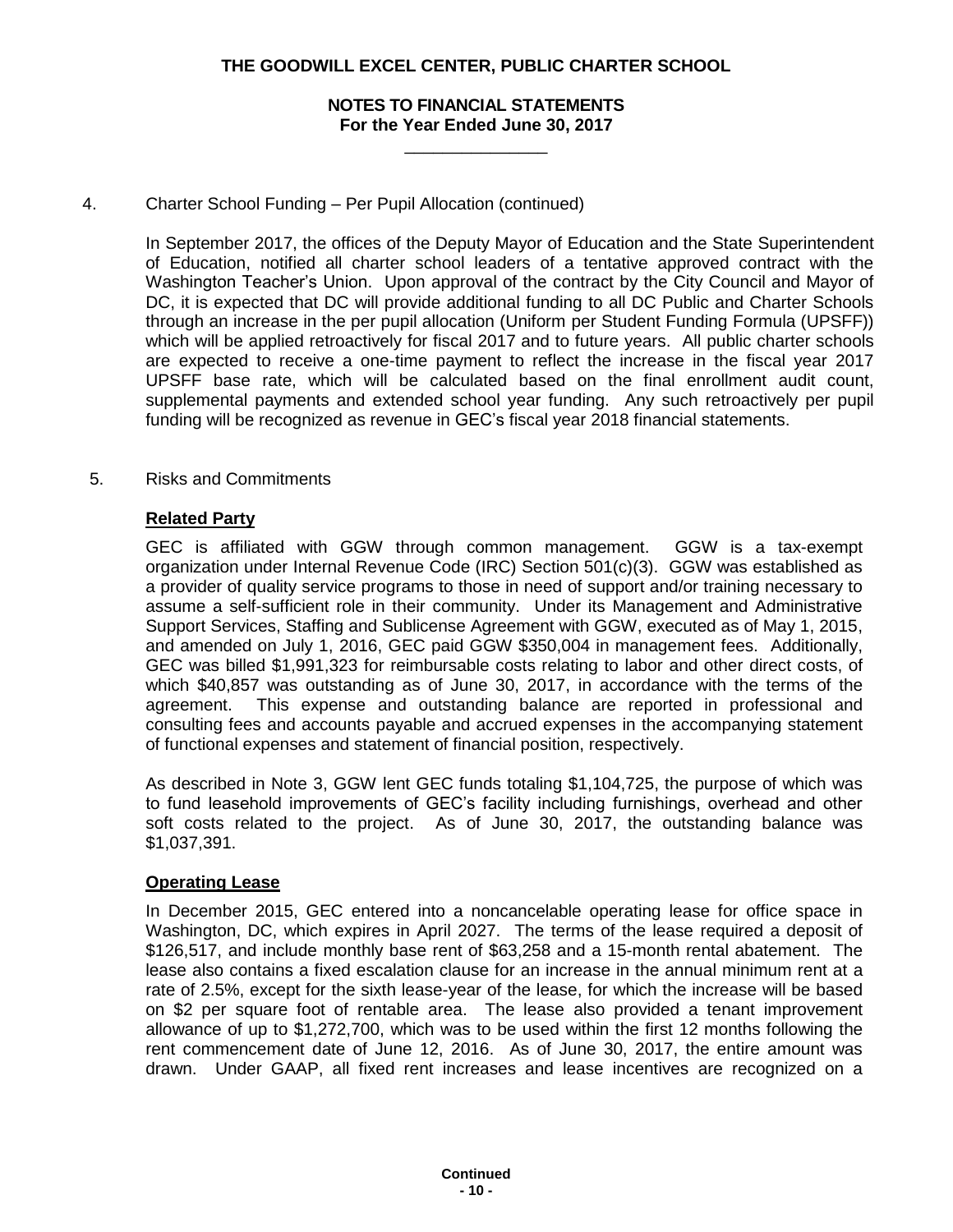#### **NOTES TO FINANCIAL STATEMENTS For the Year Ended June 30, 2017**

\_\_\_\_\_\_\_\_\_\_\_\_\_\_\_

#### 5. Risks and Commitments (continued)

straight-line basis over the term of the lease and are reported as deferred rent and lease incentive liability in the accompanying statement of financial position. In addition, GEC is obligated to pay its share of increases in real estate taxes and operating expenses of the office building.

Rent expense totaled \$660,239 for the year ended June 30, 2017.

As of June 30, 2017, the future minimum lease payments required under this lease were as follows:

| For the Year Ending<br>June 30, |               |
|---------------------------------|---------------|
| 2018                            | 778,079<br>\$ |
| 2019                            | 797,531       |
| 2020                            | 817,469       |
| 2021                            | 837,906       |
| 2022                            | 858,853       |
| Thereafter                      | 4,465,323     |
| <b>Total Lease Payments Due</b> | 8,555,161     |

#### **Curriculum Licensing Agreement**

On November 11, 2014, GGW entered into a Licensing and Services Agreement with Goodwill Education Initiatives, Inc. (GEI) for the use of GEI's intellectual property, educational expertise and other consulting services in connection with the operation of GEC. GGW sublicensed this agreement to GEC, and GEC must abide by all terms and conditions of this license agreement. Under the sublicense agreement with GGW, GEC was required to pay a start-up fee of \$50,000 to assist in the school opening, followed by annual fees. On September 1, 2017, GGW entered into a Membership Agreement with GEI replacing the existing Licensing and Services Agreement. All the services to be provided under the agreement remained the same. GGW will pay GEI a monthly fee of \$3,000. The agreement expires on July 31, 2021, with options to renew for two additional three-year terms.

#### **Child Development Center**

On June 17, 2016, GEC entered into an agreement with the Young Men's Christian Association of Metropolitan Washington (YMCA) to operate an on-site child development center at GEC's school building located in Washington, DC. The agreement is for two years beginning on July 1, 2016, and expires on June 30, 2018, with the option to extend the contract for up to three one-year extensions. Under the terms of the original agreement, GEC was required to pay YMCA \$631,036 during the first year and \$649,967 during the second year of the term for its services. Effective January 1, 2017, the agreement was amended to reflect reduced service usage and reduced related annual fees to \$548,343 for the current year and \$479,620 for the next year.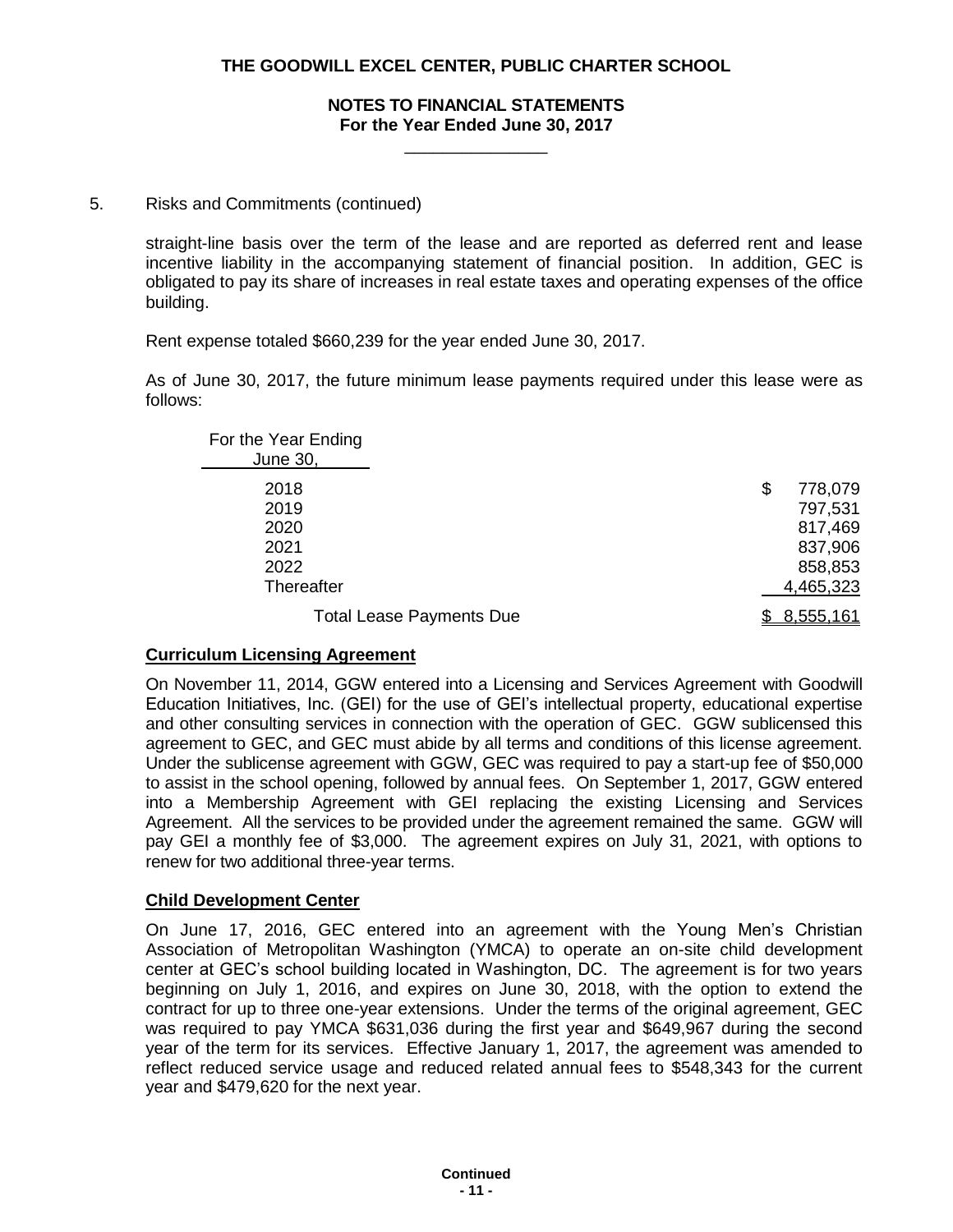#### **NOTES TO FINANCIAL STATEMENTS For the Year Ended June 30, 2017**

\_\_\_\_\_\_\_\_\_\_\_\_\_\_\_

#### 6. Income Taxes

Under Section 501(c)(3) of the IRC, GEC is exempt from the payment of taxes on income other than net unrelated business income. For the year ended June 30, 2017, no provision for income taxes was made, as GEC had no net unrelated business income.

GEC adopted the authoritative guidance relating to accounting for uncertainty in income taxes included in Financial Accounting Standards Board Accounting Standards Codification Topic 740, *Income Taxes*. These provisions provide consistent guidance for the accounting for uncertainty in income taxes recognized in an entity's financial statements and prescribe a threshold of "more likely than not" for recognition and derecognition of tax positions taken or expected to be taken in a tax return. GEC evaluated its uncertainty in income taxes for the year ended June 30, 2017, and determined that there were no matters that would require recognition in the financial statements or that may have any effect on its tax-exempt status. It is GEC's policy to recognize interest and/or penalties related to uncertainty in income taxes, if any, in income tax expense.

#### 7. Subsequent Events

GEC's management has evaluated subsequent events through November 13, 2017, the date the financial statements were available to be issued. Except for the loan repayment described in Note 3, the additional retroactive per pupil funding from the DC government described in Note 4 and the amendment of the curriculum licensing agreement described in Note 5, there were no other subsequent events that require recognition or disclosure in these consolidated financial statements.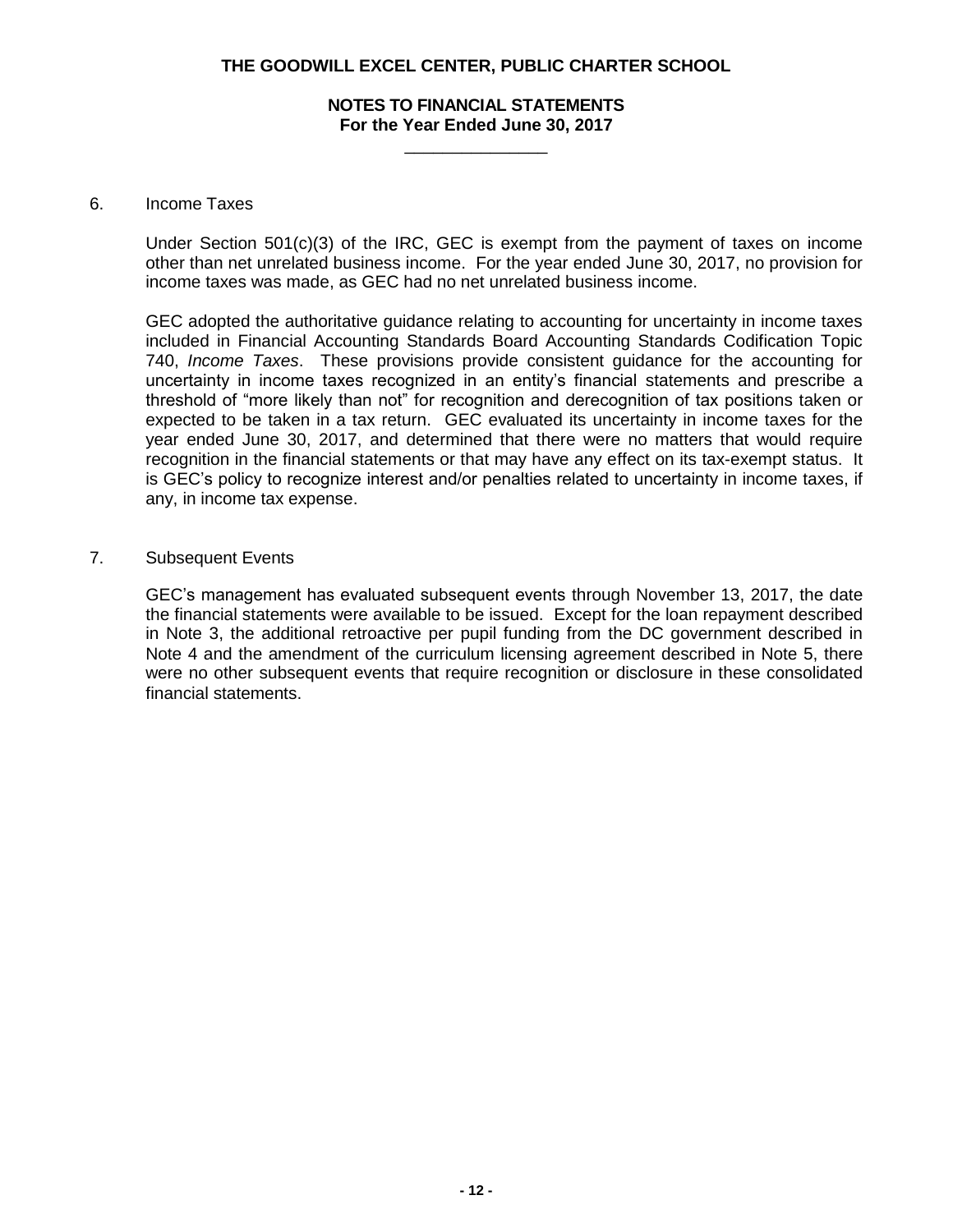**Certified Public Accountants** 

#### **REPORT ON INTERNAL CONTROL OVER FINANCIAL REPORTING AND ON COMPLIANCE AND OTHER MATTERS BASED ON AN AUDIT OF FINANCIAL STATEMENTS PERFORMED IN ACCORDANCE WITH** *GOVERNMENT AUDITING STANDARDS*

#### **INDEPENDENT AUDITOR'S REPORT**

To the Board of Directors of The Goodwill Excel Center, Public Charter School

We have audited, in accordance with the auditing standards generally accepted in the United States of America and the standards applicable to financial audits contained in *Government Auditing Standards* issued by the Comptroller General of the United States, the financial statements of The Goodwill Excel Center, Public Charter School (GEC), which comprise the statement of financial position as of June 30, 2017, and the related statements of activities, functional expenses, and cash flows for the year then ended, and the related notes to the financial statements, and have issued our report thereon dated November 13, 2017.

#### **Internal Control Over Financial Reporting**

In planning and performing our audit of the financial statements, we considered GEC's internal control over financial reporting (internal control) to determine the audit procedures that are appropriate in the circumstances for the purpose of expressing our opinion on the financial statements, but not for the purpose of expressing an opinion on the effectiveness of GEC's internal control. Accordingly, we do not express an opinion on the effectiveness of GEC's internal control.

A *deficiency in internal control* exists when the design or operation of a control does not allow management or employees, in the normal course of performing their assigned functions, to prevent, or detect and correct, misstatements on a timely basis. A *material weakness* is a deficiency, or a combination of deficiencies, in internal control, such that there is a reasonable possibility that a material misstatement of the entity's financial statements will not be prevented, or detected and corrected on a timely basis. A *significant deficiency* is a deficiency, or a combination of deficiencies, in internal control that is less severe than a material weakness, yet important enough to merit attention by those charged with governance.

Our consideration of internal control was for the limited purpose described in the first paragraph of this section and was not designed to identify all deficiencies in internal control that might be material weaknesses or significant deficiencies. Given these limitations, during our audit we did not identify any deficiencies in internal control that we consider to be material weaknesses. However, material weaknesses may exist that have not been identified.

#### **Compliance and Other Matters**

As part of obtaining reasonable assurance about whether GEC's financial statements are free from material misstatement, we performed tests of its compliance with certain provisions of laws, regulations, contracts, and grant agreements, noncompliance with which could have a direct and